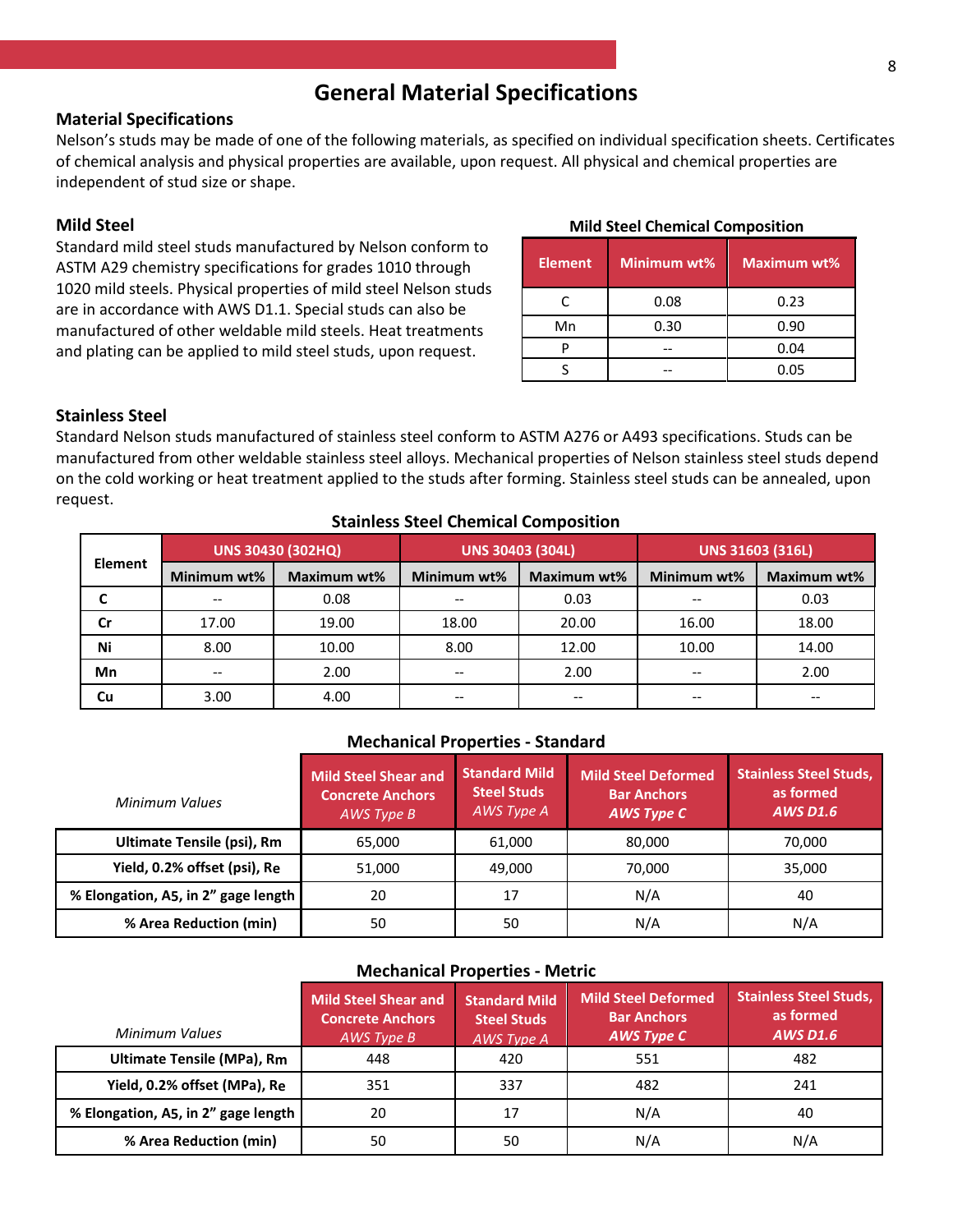## **General Material Specifications**

### **Aluminum**

Nelson manufactured aluminum studs are made from Aluminum Association (AA) alloys 1100, 5086, 5356, and 6061. Aluminum studs can be annealed upon request. The chemical composition and physical properties of these alloys are shown below.

|                | <b>Gas Arc, Stored Arc</b> |                             | <b>Drawn</b>      |             |                      |             | Capacitor Discharge Only <sup>1</sup> |             |
|----------------|----------------------------|-----------------------------|-------------------|-------------|----------------------|-------------|---------------------------------------|-------------|
| <b>Element</b> |                            | <b>Alloy 1100 ASTM B211</b> | <b>Alloy 5356</b> |             | Alloy 5086 ASTM B211 |             | <b>Alloy 6061 ASTM B211</b>           |             |
|                | Minimum wt%                | Maximum wt%                 | Minimum wt%       | Maximum wt% | Minimum wt%          | Maximum wt% | Minimum wt%                           | Maximum wt% |
| Al             | 99                         |                             | 93.05             | 95.34       | 93.15                | 96.25       | 96.00                                 | 98.61       |
| <b>Cr</b>      | --                         | --                          | 0.05              | 0.20        | 0.05                 | 0.25        | 0.04                                  | 0.35        |
| Cu             | 0.05                       | 0.20                        | $- -$             | 0.10        | $- -$                | 0.10        | 0.15                                  | 0.4         |
| <b>Mn</b>      | --                         | 0.05                        | 0.05              | 0.20        | 0.20                 | 0.70        | $\hspace{0.05cm}$ – $\hspace{0.05cm}$ | 0.15        |
| Si             | N/A                        | N/A                         | $- -$             | 0.25        | $- -$                | 0.40        | 0.40                                  | 0.80        |
| Fe             | N/A                        | N/A                         | $- -$             | 0.40        | $- -$                | 0.50        | $\hspace{0.05cm} \ldots$              | 0.70        |
| Si+Fe          |                            | 0.95                        | N/A               | N/A         | N/A                  | N/A         | N/A                                   | N/A         |
| Zn             | --                         | 0.10                        | $- -$             | 0.10        | $- -$                | 0.25        | $\hspace{0.05cm} \ldots$              | 0.25        |
| Mg             | --                         | --                          | 4.50              | 5.50        | 3.50                 | 4.50        | 0.80                                  | 1.20        |
| Τi             | --                         | --                          | 0.06              | 0.20        | $- -$                | 0.15        | $-$                                   | 0.15        |

### **Aluminum Alloy Chemical Composition**

### **Mechanical Properties – Standard**

| Minimum Values                      | 1100 H-16 | 5356 H-32 | 5086 H-32 | $6061 - T - 6$ |
|-------------------------------------|-----------|-----------|-----------|----------------|
| <b>Ultimate Tensile (psi), Rm</b>   | 21,000    | 46,000    | 42,000    | 45,000         |
| Yield, 0.2% offset (MPa), Re        | 20,000    | 32,000    | 30,000    | 40,000         |
| % Elongation, A5, in 2" gage length | 17        | 24        | 12        | 17             |
| % Area Reduction                    | N/A       | N/A       | N/A       | N/A            |

### **Mechanical Properties - Metric**

| Minimum Values                      | 1100 H-16 | 5356 H-32 | 5086 H-32 | $6061 - T - 6$ |
|-------------------------------------|-----------|-----------|-----------|----------------|
| Ultimate Tensile (psi), Rm          | 144       | 317       | 289       | 310            |
| Yield, 0.2% offset (MPa), Re        | 137       | 220       | 206       | 275            |
| % Elongation, A5, in 2" gage length | 17        | 24        | 12        | 17             |
| % Area Reduction                    | N/A       | N/A       | N/A       | N/A            |

<sup>1</sup>TPA insulation pins are Alloy 1100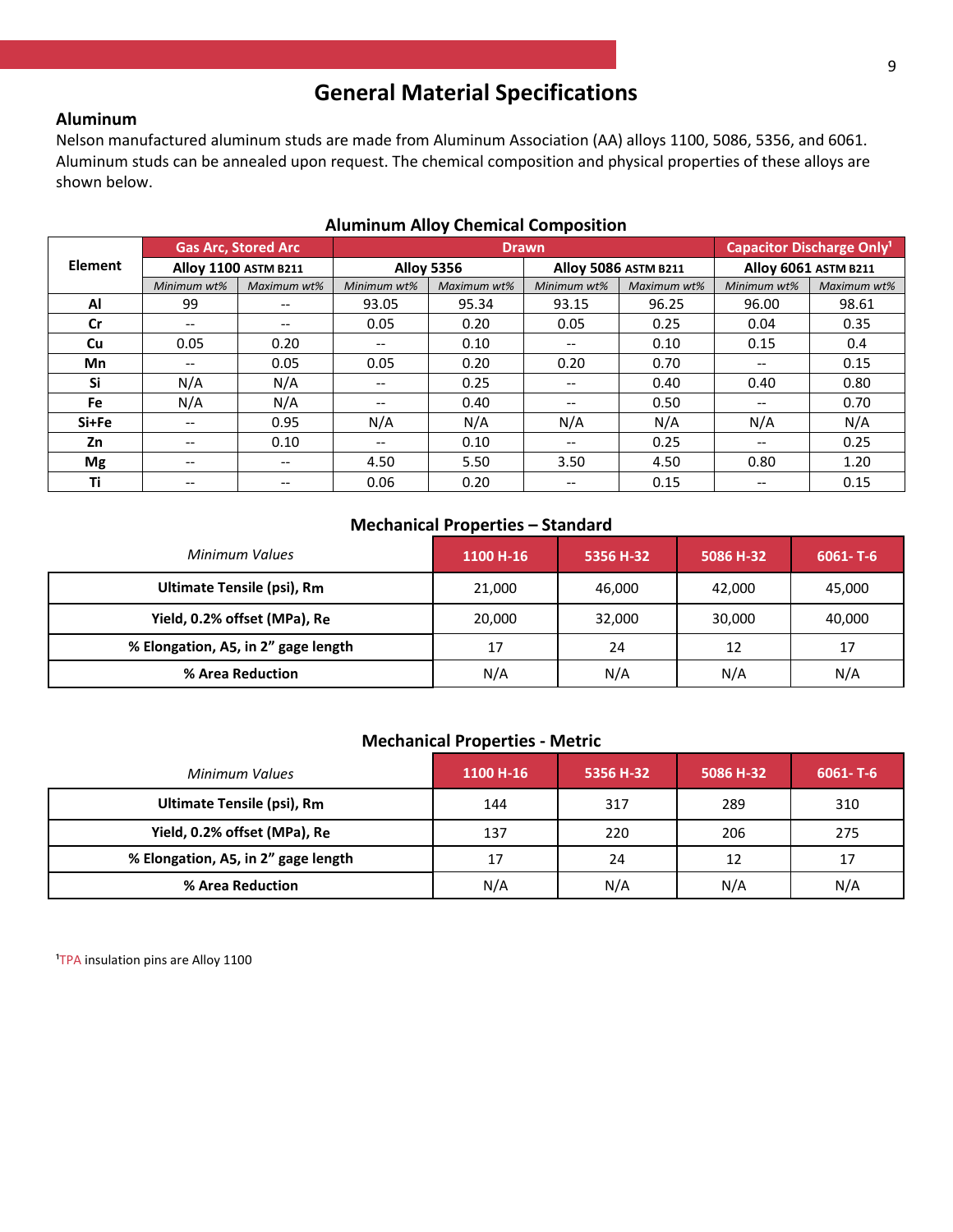### **Cold Heading**

The primary method used by Nelson to produce stud welded fasteners is the Cold Forming process. Utilizing the same cold heading production equipment, Nelson produces an extensive line of non-welded, cold- formed parts. These parts can be custom designed to satisfy the specific requirements of individual customers.

Pictured at right are just some of the many different cold-formed parts and shapes that Nelson is capable of producing. If you are currently purchasing cold-formed or screw-machined parts, Nelson may be able to offer cost savings and quality improvements.

To understand Nelson's capabilities and to determine if cold forming will benefit you, consult the following specification:

### **Should You Inquire About Nelson's Cold Forming Capability?** *The answer is YES if*

- Your part is 1" or less in diameter, and the shank diameter is 1" or less, and the length is less than15"
- Your part is assembled from several components
- Your annual part volume is 100,000 pieces or more
- You currently experience substantial material waste
- You require closer tolerances

### **Nelson's Capabilities**

- Wire diameter ranging from 1/8" (0.125") through 1"
- Upset forming diameters up to 225% of wire diameter
- Cut-off length up to 15"
- Up to five dies and hammers can be used to progressively form complexshapes
- You need greater process control capability (higher CPK)
- You desire greater part strength and/or better surface finish isdesired
- You have not shopped your part cost in several years
- Upsets, forward and backward extrusions, punched and through holes, flanges, collars, heads, and other forming techniques can be accommodated
- Production rates from 45 to 450 pieces per minute
- Complete secondary operations
- In-house tool and die design and fabrication

### **Submit the following information for a FREE Cost Quotation:**

- Part drawing with critical dimensions
- Order quantity and annual volume
- A sample of the part you are currently purchasing
- Your target pricing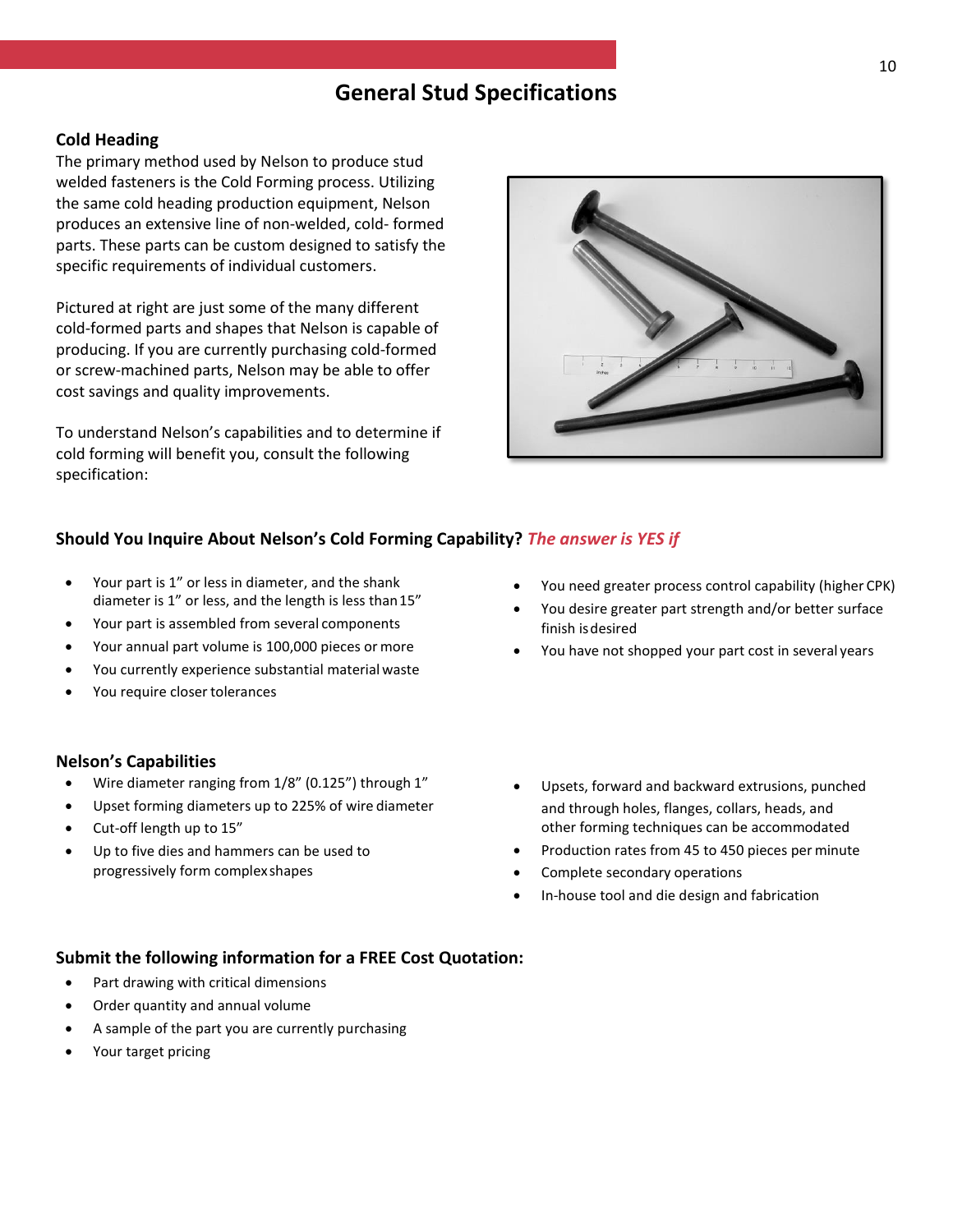### **Standard Arc Welding Studs (AWS Type A) —Tensile and Torque Strengths**

| <b>Thread</b><br><b>Diameter</b> | META <sup>1</sup><br>(sq. in.) | Yield Load <sup>2</sup><br>(Ibs.)<br>at 49,000 psi | <b>Ultimate Tensile Load</b><br>(lbs)<br>at 61,000 psi | Yield Torque <sup>2</sup><br>$(ft-lbs)$<br>at 49,000 psi | <b>Ultimate Torque</b><br>(ft-lbs)<br>at 61,000 psi | <b>Shear Strength</b><br>(75% of Tensile<br>Strength) |
|----------------------------------|--------------------------------|----------------------------------------------------|--------------------------------------------------------|----------------------------------------------------------|-----------------------------------------------------|-------------------------------------------------------|
| <b>10-24 UNC</b>                 | 0.0174                         | 853                                                | 1,061                                                  | 2.7                                                      | 3.4                                                 | 796                                                   |
| <b>10-32 UNF</b>                 | 0.0199                         | 975                                                | 1,214                                                  | 3.1                                                      | 3.8                                                 | 910                                                   |
| 1/4-20 UNC                       | 0.0317                         | 1,553                                              | 1,934                                                  | 6.5                                                      | 8.1                                                 | 1,450                                                 |
| 1/4-28 UNF                       | 0.0362                         | 1,774                                              | 2,208                                                  | 7.4                                                      | 9.2                                                 | 1,656                                                 |
| 5/16-18 UNC                      | 0.0522                         | 2,558                                              | 3,184                                                  | 13.3                                                     | 16.6                                                | 2,388                                                 |
| 5/16-24 UNF                      | 0.0579                         | 2,837                                              | 3,532                                                  | 14.8                                                     | 18.4                                                | 2,649                                                 |
| 3/8-16 UNC                       | 0.0773                         | 3,788                                              | 4,715                                                  | 23.7                                                     | 29.5                                                | 3,536                                                 |
| 3/8-24 UNF                       | 0.0876                         | 4,292                                              | 5,344                                                  | 26.8                                                     | 33.4                                                | 4,008                                                 |
| 7/16-14 UNC                      | 0.1060                         | 5,194                                              | 6,466                                                  | 37.9                                                     | 47.1                                                | 4,850                                                 |
| 7/16-20 UNF                      | 0.1185                         | 5,807                                              | 7,229                                                  | 42.3                                                     | 52.7                                                | 5,421                                                 |
| 1/2-13 UNC                       | 0.1416                         | 6,938                                              | 8,638                                                  | 57.8                                                     | 72.0                                                | 6,478                                                 |
| 1/2-20 UNF                       | 0.1597                         | 7,825                                              | 9,742                                                  | 65.2                                                     | 81.2                                                | 7,306                                                 |
| 5/8-11 UNC                       | 0.2256                         | 11,054                                             | 13,762                                                 | 115.2                                                    | 143.4                                               | 10,321                                                |
| 5/8-18 UNF                       | 0.2555                         | 12,520                                             | 15,586                                                 | 130.4                                                    | 162.3                                               | 11,689                                                |
| 3/4-10 UNC                       | 0.3340                         | 16,366                                             | 20,374                                                 | 204.6                                                    | 254.7                                               | 15,281                                                |
| 3/4-16 UNF                       | 0.3724                         | 18,248                                             | 22,716                                                 | 228.1                                                    | 284.0                                               | 17,037                                                |
| 7/8-9 UNC                        | 0.4612                         | 22,599                                             | 28,133                                                 | 329.6                                                    | 410.3                                               | 21,100                                                |
| 7/8-14 UNF                       | 0.5088                         | 24,931                                             | 31,037                                                 | 363.6                                                    | 452.6                                               | 23,278                                                |
| <b>1-8 UNC</b>                   | 0.6051                         | 29,650                                             | 36,911                                                 | 494.2                                                    | 615.2                                               | 27,683                                                |
| <b>1-14 UNF</b>                  | 0.6791                         | 33,276                                             | 41,425                                                 | 554.6                                                    | 690.4                                               | 31,069                                                |

#### **Mild Steel – 61,000psi Minimum Ultimate, 49,000 psi Minimum Yield**

\*Torque figures based on assumption that excessive deformation of thread has not taken relationship between torque/tension out of its proportional range.

In actual practice, stud should not be used at its yield load. A factor of safety must be applied. It is generally recommended that studs not be used at more than 60% of yield strength, however, the factor of safety may vary up or down according to the particular application in which the studs are being used.

#### *The user of these studs will make this determination.*

|       | <b>Ultimate Tensile</b> | $L = SA$                     | Ultimate Torque | $T = 0.2 \times D \times L \div 12$                  |
|-------|-------------------------|------------------------------|-----------------|------------------------------------------------------|
|       | Yield                   | $Z = YA$                     | Yield Torque    | $T = 0.2 \times D \times Z \div 12$                  |
| Where | $D =$                   | Nominal Thread Diameter (in) | $A =$           | Mean Effective Thread Area (META) (in <sup>2</sup> ) |
|       | $S =$                   | Tensile Stress (psi)         | $Y =$           | Yield Stress (psi)                                   |
|       | L =                     | Tensile Load (lbs)           | $Z =$           | Yield Load (lbs)                                     |
|       | $T =$                   | Torque (ft-lbs)              |                 |                                                      |

1 META is used instead of root area in calculating screw lengths because of closer correlation with actual tensile strength. META is based on mean diameter, which is the diameter of an imaginary co-axial cylinder whose surface would pass through the thread profile approximately midway between the minor and pitch diameters.

*2* In actual practice, stud should not be used at its yield load. A factor of safety must be applied. It is generally recommended that studs not be used at more than 60% of yield strength, however, the factor of safety may vary up or down according to the particular application in which the studs are being used. *The user will make thissafety factor determination.*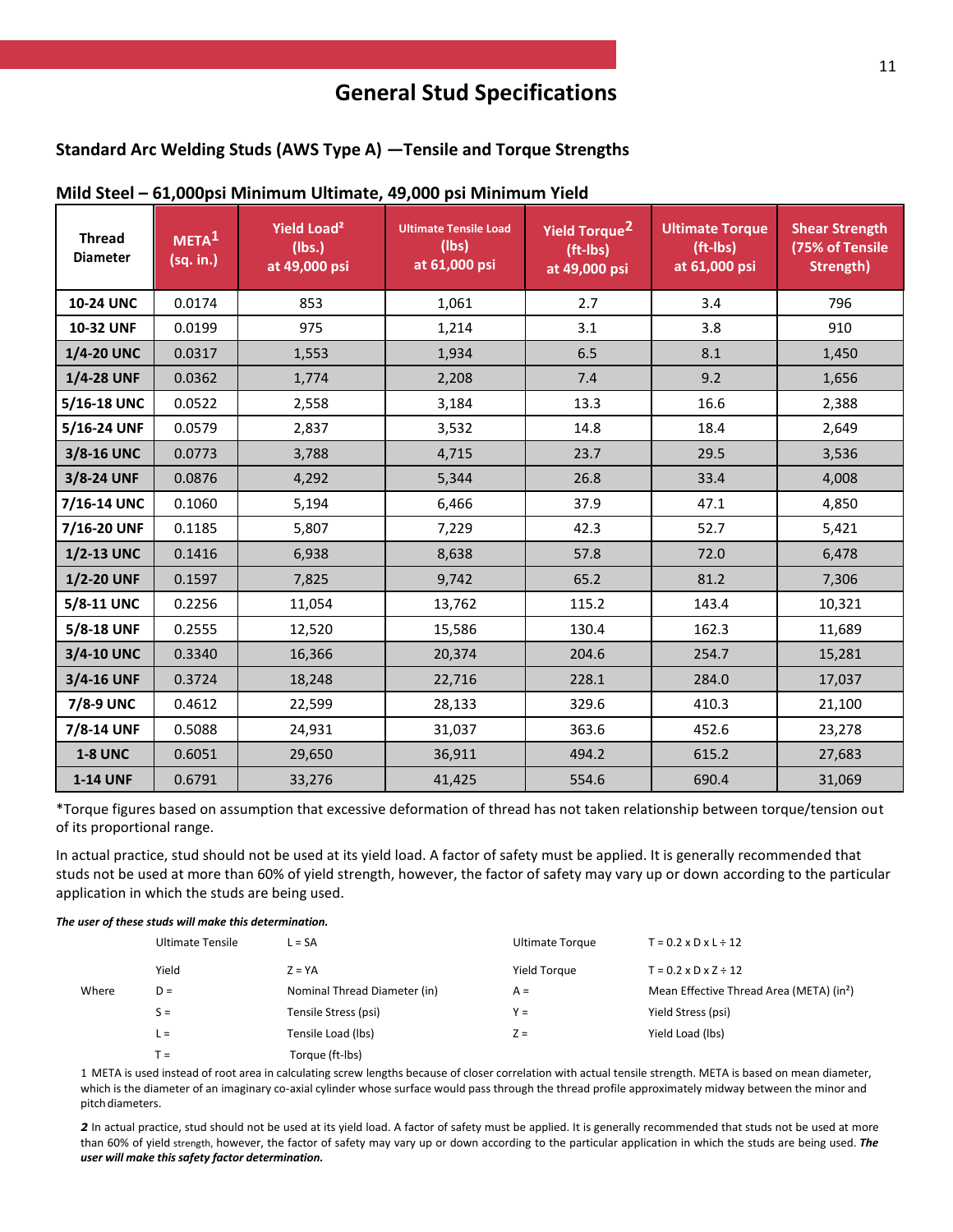### **Stainless Steel (As Formed) – 70,000 psi Minimum Ultimate, 35,000 psi Minimum Yield**

| <b>Thread Diameter</b> | META <sup>1</sup><br>(sq. in.) | Yield Load <sup>2</sup><br>(Ibs.)<br>at 35,000 psi | <b>Ultimate Tensile Load</b><br>(lbs)<br>at 70,000 psi | Yield Torque <sup>2</sup><br>$(ft - Ibs)$<br>at 35,000 psi | <b>Ultimate Torque</b><br>(ft-lbs)<br>at 70,000 psi | <b>Shear Strength</b><br>(75% of Tensile<br>Strength) |
|------------------------|--------------------------------|----------------------------------------------------|--------------------------------------------------------|------------------------------------------------------------|-----------------------------------------------------|-------------------------------------------------------|
| <b>10-24 UNC</b>       | 0.0174                         | 609                                                | 1,218                                                  | 1.9                                                        | 3.9                                                 | 914                                                   |
| <b>10-32 UNF</b>       | 0.0199                         | 697                                                | 1,393                                                  | 2.2                                                        | 4.4                                                 | 1,045                                                 |
| 1/4-20 UNC             | 0.0317                         | 1,110                                              | 2,219                                                  | 4.6                                                        | 9.2                                                 | 1,664                                                 |
| 1/4-28 UNF             | 0.0362                         | 1,267                                              | 2,534                                                  | 5.3                                                        | 10.6                                                | 1,901                                                 |
| 5/16-18 UNC            | 0.0522                         | 1,827                                              | 3,654                                                  | 9.5                                                        | 19.0                                                | 2,741                                                 |
| 5/16-24 UNF            | 0.0579                         | 2,027                                              | 4,053                                                  | 10.6                                                       | 21.1                                                | 3,040                                                 |
| 3/8-16 UNC             | 0.0773                         | 2,706                                              | 5,411                                                  | 16.9                                                       | 33.8                                                | 4,058                                                 |
| 3/8-24 UNF             | 0.0876                         | 3,066                                              | 6,132                                                  | 19.2                                                       | 38.3                                                | 4,599                                                 |
| 7/16-14 UNC            | 0.1060                         | 3,710                                              | 7,420                                                  | 27.1                                                       | 54.1                                                | 5,565                                                 |
| 7/16-20 UNF            | 0.1185                         | 4,148                                              | 8,295                                                  | 30.2                                                       | 60.5                                                | 6,221                                                 |
| <b>1/2-13 UNC</b>      | 0.1416                         | 4,956                                              | 9,912                                                  | 41.3                                                       | 82.6                                                | 7,434                                                 |
| 1/2-20 UNF             | 0.1597                         | 5,590                                              | 11,179                                                 | 46.6                                                       | 93.2                                                | 8,384                                                 |
| 5/8-11 UNC             | 0.2256                         | 7,896                                              | 15,792                                                 | 82.3                                                       | 164.5                                               | 11,844                                                |
| 5/8-18 UNF             | 0.2555                         | 8,943                                              | 17,885                                                 | 93.2                                                       | 186.3                                               | 13,414                                                |
| 3/4-10 INC             | 0.3340                         | 11,690                                             | 23,380                                                 | 146.1                                                      | 292.3                                               | 17,535                                                |
| 3/4-16 UNF             | 0.3724                         | 13,034                                             | 26,068                                                 | 162.9                                                      | 325.9                                               | 19,551                                                |
| 7/8-9 UNC              | 0.4612                         | 16,142                                             | 32,284                                                 | 235.4                                                      | 470.8                                               | 24,213                                                |
| 7/8-14 UNF             | 0.5088                         | 17,808                                             | 35,616                                                 | 259.7                                                      | 519.4                                               | 26,712                                                |
| <b>1-8 UNC</b>         | 0.6051                         | 21,179                                             | 42,357                                                 | 353.0                                                      | 706.0                                               | 31,768                                                |
| <b>1-14 UNF</b>        | 0.6791                         | 23,769                                             | 47,537                                                 | 396.1                                                      | 792.3                                               | 35,653                                                |

\*Torque figures based on assumption that excessive deformation of thread has not taken relationship between torque/tension out of its proportional range.

In actual practice, stud should not be used at its yield load. A factor of safety must be applied. It is generally recommended that studs not be used at more than 60% of yield strength, however, the factor of safety may vary up or down according to the particular application in which the studs are being used.

#### *The user of these studs will make this determination.*

|       | <b>Ultimate Tensile</b> | $L = SA$                     | Ultimate Torque | $T = 0.2 \times D \times L \div 12$                  |
|-------|-------------------------|------------------------------|-----------------|------------------------------------------------------|
|       | Yield                   | $Z = YA$                     | Yield Torque    | $T = 0.2 \times D \times Z \div 12$                  |
| Where | $D =$                   | Nominal Thread Diameter (in) | $A =$           | Mean Effective Thread Area (META) (in <sup>2</sup> ) |
|       | $S =$                   | Tensile Stress (psi)         | $Y =$           | Yield Stress (psi)                                   |
|       | $L =$                   | Tensile Load (lbs)           | $Z =$           | Yield Load (lbs)                                     |
|       | $T =$                   | Torque (ft-lbs)              |                 |                                                      |

1 META is used instead of root area in calculating screw lengths because of closer correlation with actual tensile strength. META is based on mean diameter, which is the diameter of an imaginary co-axial cylinder whose surface would pass through the thread profile approximately midway between the minor and pitch diameters.

2 In actual practice, stud should not be used at its yield load. A factor of safety must be applied. It is generally recommended that studs not be used at more than 60% of yield strength, however, the factor of safety may vary up or down according to the particular application in which the studs are being used. *The user will make thissafety factor determination.*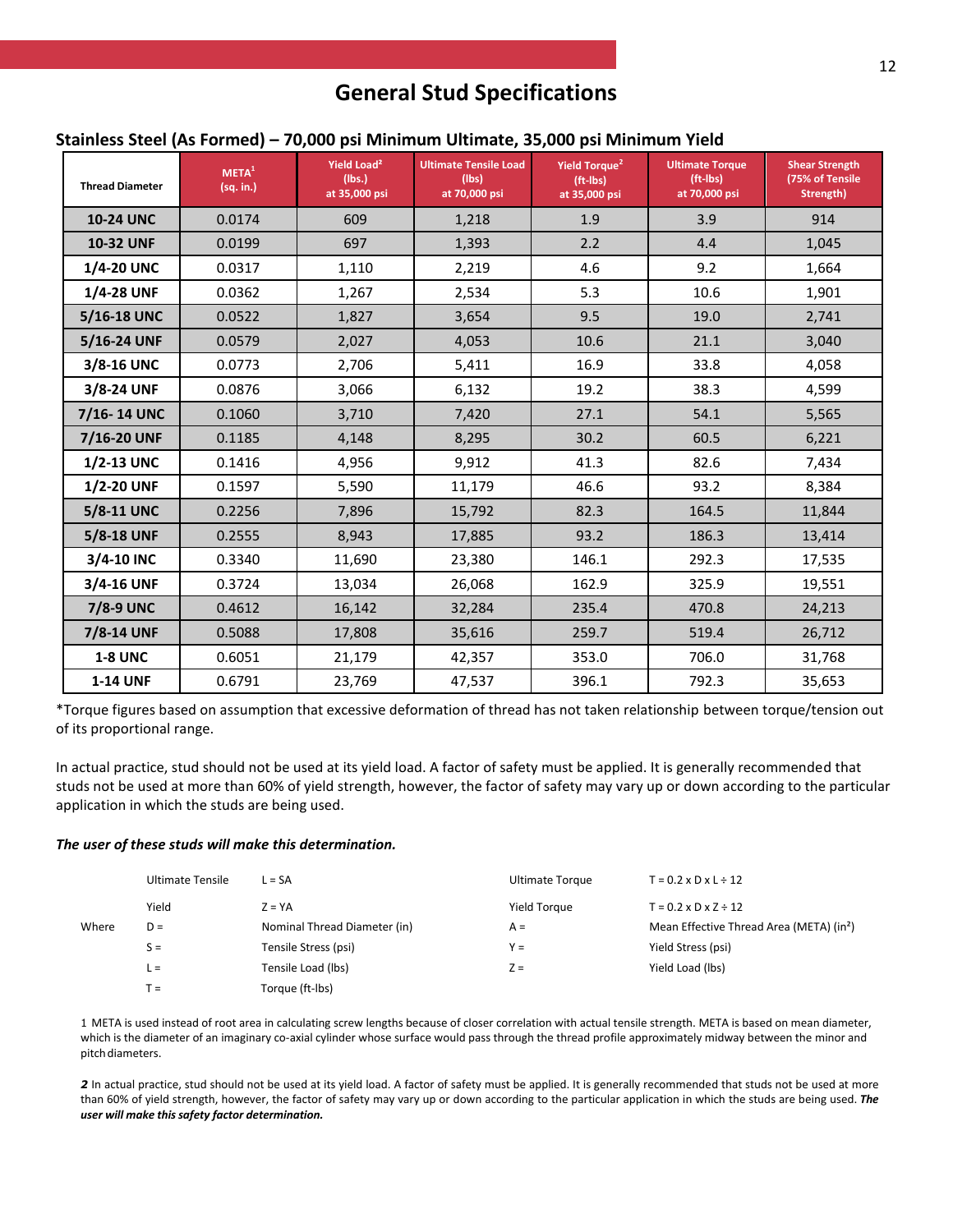| <b>Thread Diameter</b> | META <sup>T</sup><br>(sq. in.) | Yield Load <sup>2</sup><br>(lbs.)<br>at 92,000 psi | <b>Ultimate Tensile Load</b><br>(lbs)<br>at 110,000 psi | Yield Torque <sup>2</sup><br>$(ft - Ibs)$<br>at 92,000 psi | <b>Shear Strength</b><br>(75% of Tensile<br>Strength) |
|------------------------|--------------------------------|----------------------------------------------------|---------------------------------------------------------|------------------------------------------------------------|-------------------------------------------------------|
| M10 (0.394" dia.)      | 0.0899                         | 8271                                               | 9889                                                    | 54.3                                                       | 7417                                                  |
| $3/8 - 16$             | 0.0773                         | 7112                                               | 8503                                                    | 44.3                                                       | 6377                                                  |
| $1/2 - 13$             | 0.1417                         | 13036                                              | 15587                                                   | 108.6                                                      | 11690                                                 |

### **High Strength Steel – 110,000† psi Minimum Ultimate, 92,000 psi Minimum Yield**

\*Torque figures based on assumption that excessive deformation of thread has not taken relationship between torque/tension out of its proportional range.

#### **†Dependent on diameter. Consult Nelson Stud Welding for additional information.**

In actual practice, stud should not be used at its yield load. A factor of safety must be applied. It is generally recommended that studs not be used at more than 60% of yield strength, however, the factor of safety may vary up or down according to the particular application in which the studs are being used. **High Strength (HS) studs should not be welded to A36 structural steel.**

#### **The user of these studs will make this determination.**

|       | <b>Ultimate Tensile</b> | $L = SA$                     | <b>Ultimate Torque</b> | $T = 0.2 \times D \times L \div 12$                  |
|-------|-------------------------|------------------------------|------------------------|------------------------------------------------------|
|       | Yield                   | $Z = YA$                     | Yield Torque           | $T = 0.2 \times D \times Z \div 12$                  |
| Where | $D =$                   | Nominal Thread Diameter (in) | $A =$                  | Mean Effective Thread Area (META) (in <sup>2</sup> ) |
|       | $S =$                   | Tensile Stress (psi)         | $Y =$                  | Yield Stress (psi)                                   |
|       | $L =$                   | Tensile Load (lbs)           | $Z =$                  | Yield Load (lbs)                                     |
|       | ` =                     | Torque (ft-lbs)              |                        |                                                      |

1 META is used instead of root area in calculating screw lengths because of closer correlation with actual tensile strength. META is based on mean diameter, which is the diameter of an imaginary co-axial cylinder whose surface would pass through the thread profile approximately midway between the minor and pitch diameters.

2 In actual practice, stud should not be used at its yield load. A factor of safety must be applied. It is generally recommended that studs not be used at more than 60% of yield strength, however, the factor of safety may vary up or down according to the particular application in which the studs are being used. *The user will make thissafety factor determination.*

### **Stored Arc Welding Studs—Tensile/Yield Strengths**

*Mild Steel – 50,000 psi Ultimate, 35,000 psi Yield*

*Stainless Steel – 70,000 psi Ultimate, 35,000 psi Yield* 

*Aluminum – 21,000 psi Ultimate, 20,000 psi Yield*

|                                     | META <sup>1</sup> | <b>Ultimate Tensile Load (lbs)</b> |                 |                   | <b>Yield Load (lbs)</b> |                 |      |
|-------------------------------------|-------------------|------------------------------------|-----------------|-------------------|-------------------------|-----------------|------|
| <b>Thread Diameter</b><br>(sq. in.) | <b>Mild Steel</b> | <b>Stainless Steel</b>             | <b>Aluminum</b> | <b>Mild Steel</b> | <b>Stainless Steel</b>  | <b>Aluminum</b> |      |
| <b>6-32 UNC</b>                     | 0.0090            | 450                                | 630             | 189               | 315                     | 315             | 180  |
| 8-32 UNC                            | 0.0139            | 695                                | 973             | 292               | 487                     | 487             | 278  |
| <b>10-24 UNC</b>                    | 0.0174            | 870                                | 1218            | 365               | 609                     | 609             | 348  |
| <b>10-32 UNF</b>                    | 0.0199            | 995                                | 1393            | 418               | 697                     | 697             | 398  |
| <b>1/4-20 UNC</b>                   | 0.0317            | 1585                               | 2219            | 666               | 1110                    | 1110            | 634  |
| 5/16-18 UNC                         | 0.0522            | 2610                               | 3654            | 1096              | 1827                    | 1827            | 1044 |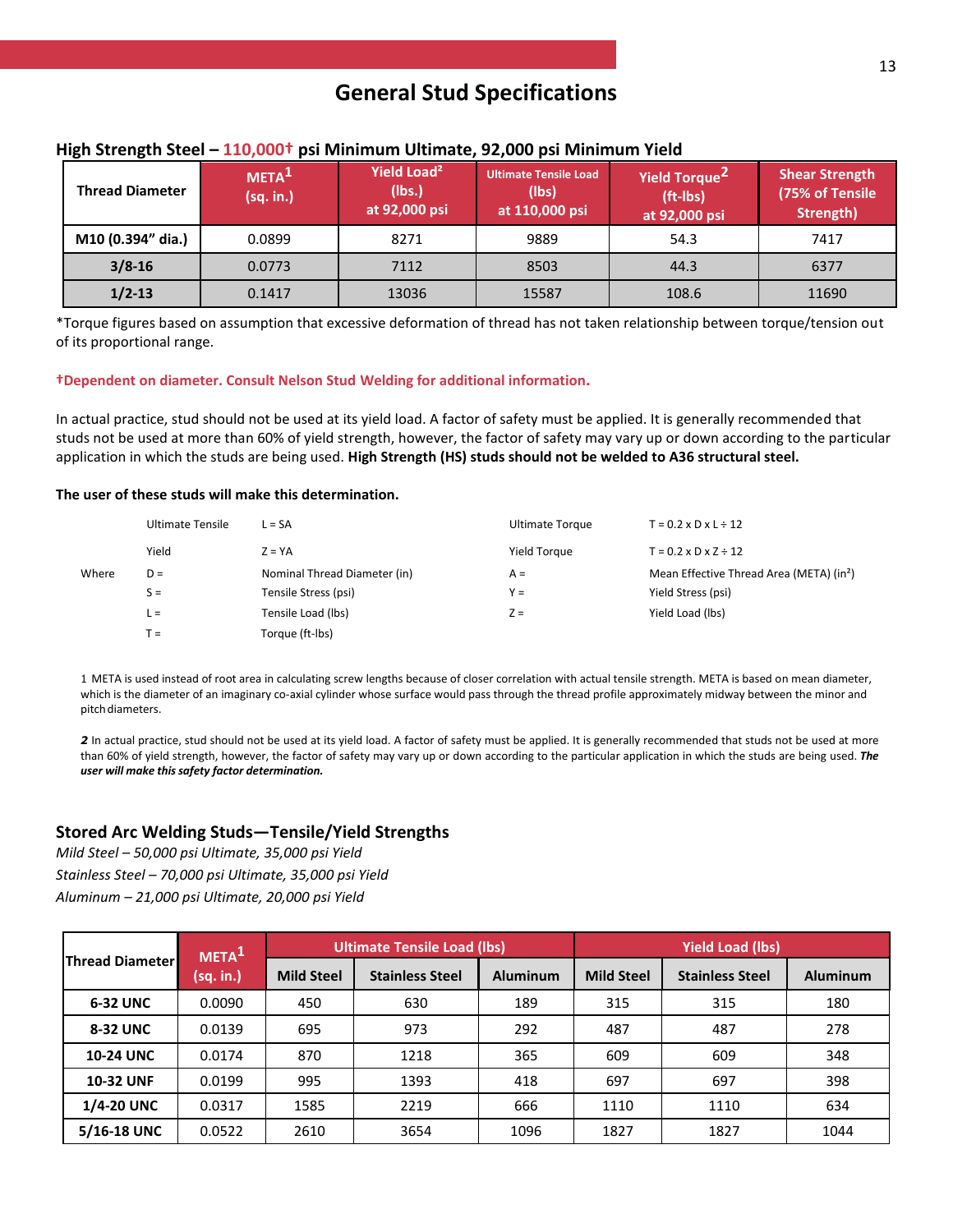### **Stud Dimensions**

The length dimension, L, shown throughout the specification sheets, is the overall stud length before weld. The after weld in-place length will be shorter, depending on the size of the stud, the welding process, and weld settings. Approximate length reductions are shown in the table below.

| <b>Stud Diameter</b>                              | <b>Weld Process</b> | <b>Length Reduction</b>         |
|---------------------------------------------------|---------------------|---------------------------------|
| 10 (0.134") and 12 gauge (0.105") TPC pins        | Stored Arc          |                                 |
| 6-32 through 1/4-20, ATC, ATS, ATA, and FTC studs | <b>Stored Arc</b>   | $^{1}/_{32}$ "                  |
| 10 gauge (0.134") P2P pins                        | <b>Electric Arc</b> | $\frac{3}{32}$                  |
| 3/16" through 1/2" diameter studs                 | <b>Electric Arc</b> | $^{1}/_{8}$ "                   |
| 5/8" through 7/8" diameter studs                  | Electric Arc        | $\frac{3}{16}$                  |
| 1" diameter or larger studs                       | <b>Electric Arc</b> | $^{1}/_{4}$ "                   |
| 1/4" and 1/2" H4L Weld Through Metal Deck         | <b>Electric Arc</b> | $\frac{3}{16}$ " – ¼ "          |
| 5/8" H4L Weld Through Metal Deck                  | Electric Arc        | $^{3}/_{8}$ "<br>$^{5}/_{16}$ " |
| 3/4" S3L Weld Through Metal Deck                  | <b>Electric Arc</b> | $\sqrt{s}$ " –<br>16''          |
| M6 and 6mm diameter studs                         | <b>Electric Arc</b> | 2mm                             |
| M8, 8mm, M10, 10mm, and M12 diameter studs        | Electric Arc        | 3mm                             |
| 12mm, M16, and 16mm diameter studs                | <b>Electric Arc</b> | 4 <sub>mm</sub>                 |
| M20, 19mm, and 20mm diameter studs                | <b>Electric Arc</b> | 5 <sub>mm</sub>                 |
| M24, 22mm, and 24mm diameter studs                | <b>Electric Arc</b> | 6 <sub>mm</sub>                 |

The stud length reduction is also often known as "burn-off."

The stud end configuration (chamfer, concentricity, and manufacturer's identification) of studs and pins will be selected at our option, depending on production requirements.

### **Threads**

The standard external threads on studs are UNC-2A, and internal threads are UNC-2B, prior to plating. Other threads are available upon request. Standard thread length is 3". Longer thread lengths may be ordered. Whenever possible, threads are cold-rolled. The surface quality and strength of rolled threads is greatly improved compared to cut threads. The surface finish on rolled threads is less subject to wear and offers more corrosion resistance than cut threads.

### **Flux**

Flux quality and quantity is an essential factor for obtaining consistent weld results. All standard stud weld Nelson studs 5/16" diameter and greater have a solid flux load. Rectangular studs 1/8" x 5/8" and less are not fluxed.

### **Plating**

Plating is useful to increase a stud's corrosion resistance. Unless otherwise specified at the time of order, all Nelson studs will be supplied un-plated. Upon request, the following types of surface protection are available:

| Zinc Plating $-$ ASTM B-633           | <b>Copper Plating</b> |
|---------------------------------------|-----------------------|
| Zinc Dichromating – ASTM B633 Fe/Zn 8 | Nickel Plating        |

Zinc plating will adversely affect the weld quality. For this reason, the weld ends of stud weld studs are not plated.

### **Annealing**

Nelson studs can be post annealed to a maximum of 75 Rockwell B hardness (HRB) for low carbon steel and 85 HRB for stainless steel. An extra charge is applicable for annealing and will be quoted if specified at the time of order.

### **Ferrules**

For weld integrity, certain stud types must be welded using a ceramic ferrule. Appropriate ceramic ferrules are included in the stud purchase price. Ferrules will be shipped with studs, when required. Ferrules for welding special applications should be specified when orders for studs are placed.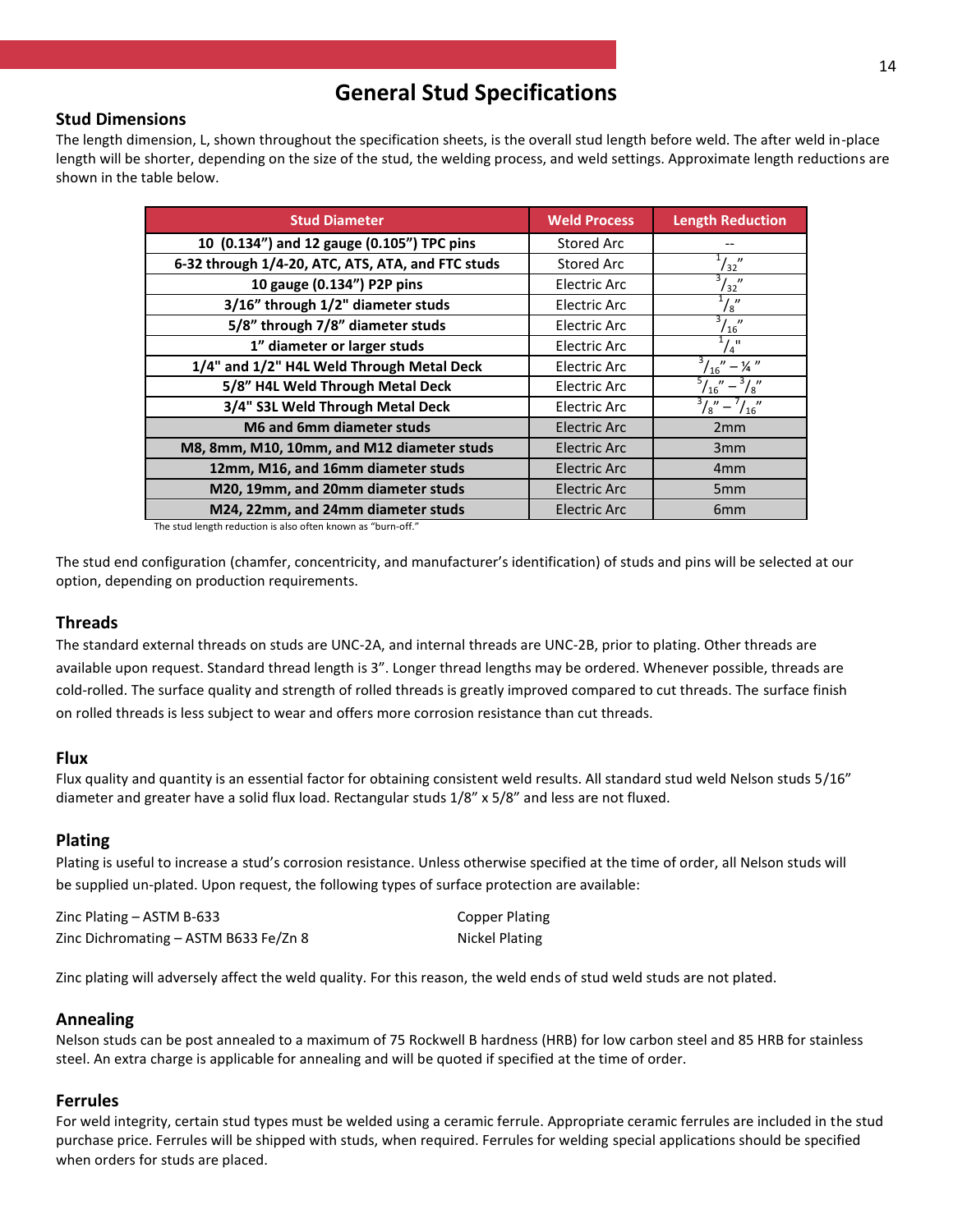### **Accessories**

Accessories depend on the stud type, diameter, length, and the ferrule being used, along with any specific fixturing or job conditions or restrictions. For accessory information, please refer to the stud, ferrule, and accessory specifications.

### **Weld Flash**

When a stud is end-welded, weld metal forms around its base. The weld flash dimension is controlled by the design of the ferrule used. The diameter of the weld metal is generally larger than the diameter of the stud. Consideration is required in the design of mating parts that involve weld flash. Refer to the appropriate stud specification sheets for recommended weld flash clearance hole diameters.

### **Ordering**

Each stud ordered from Nelson Stud Welding should be listed separately along with the appropriate ferrule. The stud style should be specified as well as the length, diameter, material, quantity, and any other information according to the stud specification sheet.

Your Nelson representative will be happy to advise you on the accessories required for welding the stud ordered, and is also available to aid in determining the proper stud for your application requirements.

### **Weight Charts for Shipping**

### **Threaded Studs**

*Approximate Weight of Threaded Studs per 1000 (length before welding is used to determine weight) Weights are in pounds. To convert to kilograms, multiply values below by 0.4536*

| <b>Stud Length</b>            | <b>Diameter</b> |              |               |              |             |                          |                          |                          |
|-------------------------------|-----------------|--------------|---------------|--------------|-------------|--------------------------|--------------------------|--------------------------|
|                               | $^{1}/_{4}$     | $^{5}/_{16}$ | $\frac{3}{8}$ | $^{7}/_{16}$ | $^{1}/_{2}$ | $\frac{5}{8}$            | $\frac{3}{4}$            | $\frac{7}{8}$            |
| $\frac{3}{4}$                 | 8.3             | 12.8         | 18.8          | 25.5         | 34.5        | $\overline{\phantom{a}}$ | $-$                      | $\overline{\phantom{a}}$ |
| $\mathbf{1}$                  | 11.0            | 17.0         | 25.0          | 34.0         | 46.0        | 70.0                     | --                       | $\overline{\phantom{a}}$ |
| $1\,\mathrm{\%}$              | 13.8            | 21.3         | 31.3          | 42.5         | 57.5        | 87.5                     | 133.8                    | $\overline{\phantom{a}}$ |
| $1\%$                         | 16.5            | 25.5         | 37.5          | 51.0         | 69.0        | 105.0                    | 160.5                    | 243.8                    |
| $1\frac{3}{4}$                | 19.3            | 29.8         | 43.8          | 59.5         | 80.5        | 122.5                    | 187.3                    | 284.4                    |
| $\overline{\mathbf{2}}$       | 22.0            | 34.0         | 50.0          | 68.0         | 92.0        | 140.0                    | 214.0                    | 325.0                    |
| 2 <sub>4</sub>                | 24.8            | 38.3         | 56.3          | 76.5         | 103.5       | 157.5                    | 240.8                    | 365.6                    |
| 2 <sub>2</sub>                | 27.5            | 42.5         | 62.5          | 85.0         | 115.0       | 175.0                    | 267.5                    | 406.3                    |
| 2 <sup>3</sup> / <sub>4</sub> | 30.3            | 46.8         | 68.8          | 93.5         | 126.5       | 192.5                    | 294.3                    | 446.9                    |
| 3                             | 33.0            | 51.0         | 75.0          | 102.0        | 138.0       | 210.0                    | 312.0                    | 487.5                    |
| 3 <sub>%</sub>                | 35.8            | 55.3         | 81.3          | 110.5        | 149.5       | 227.5                    | 347.8                    | 528.1                    |
| 3 <sub>2</sub>                | 38.5            | 59.5         | 87.5          | 119.0        | 161.0       | 245.0                    | 374.5                    | 568.8                    |
| 3 <sup>3</sup> / <sub>4</sub> | 41.3            | 63.8         | 93.8          | 127.5        | 172.5       | 262.0                    | 401.3                    | 609.4                    |
| 4                             | 44.0            | 68.0         | 100.0         | 136.0        | 184.0       | 280.0                    | 428.0                    | 650.0                    |
| 4 %                           | 46.8            | 72.3         | 106.3         | 144.5        | 195.5       | 297.5                    | 454.8                    | 690.6                    |
| 4 <sub>2</sub>                | 49.5            | 76.5         | 112.5         | 153.0        | 207.0       | 315.0                    | 481.5                    | 731.3                    |
| $4\frac{3}{4}$                | 52.3            | 80.8         | 118.8         | 161.5        | 218.5       | 332.5                    | 508.3                    | 771.9                    |
| 5                             | 55.0            | 85.0         | 125.0         | 170.0        | 230.0       | 350.0                    | 535.0                    | 812.0                    |
| <b>Each Additional Inch</b>   | 11.0            | 17.0         | 25.0          | 34.0         | 46.0        | 70.0                     | 107.0                    | 162.5                    |
| <b>Add for Collar Studs</b>   | 5.8             | 7.2          | 9.0           | 12.8         | 13.0        | $\overline{\phantom{a}}$ | $\overline{\phantom{a}}$ | $\overline{\phantom{m}}$ |
| Ferrule                       | 2.0             | 2.5          | 3.0           | 3.5          | 4.0         | 5.0                      | 10.0                     | 12.0                     |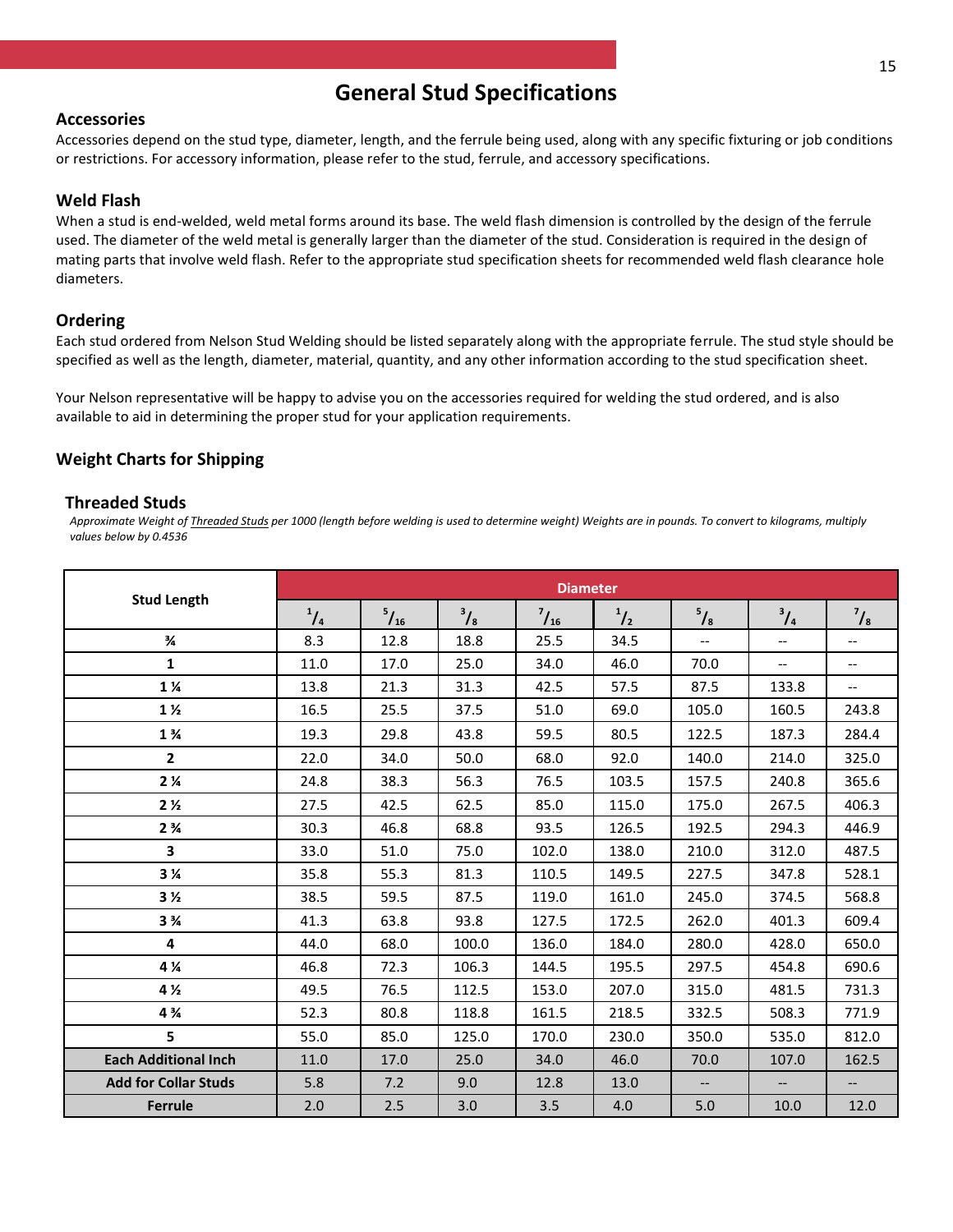### **Weight Charts for Shipping**

#### **Unthreaded Studs**

*Approximate Weight of Threaded Studs per 1000 (length before welding is used to determine weight) Weights are in pounds. To convert to kilograms, multiply values below by 0.4536*

|                               | <b>Diameter</b> |               |              |               |              |               |               |                          |                          |
|-------------------------------|-----------------|---------------|--------------|---------------|--------------|---------------|---------------|--------------------------|--------------------------|
| Length                        | $^{3}/_{16}$    | $\frac{1}{4}$ | $^{5}/_{16}$ | $\frac{3}{8}$ | $^{7}/_{16}$ | $\frac{1}{2}$ | $\frac{5}{8}$ | $\frac{3}{4}$            | $\frac{7}{8}$            |
| $\frac{3}{4}$                 | 6.0             | 10.5          | 16.4         | 23.5          | 31.9         | 41.7          | $-$           | $\overline{\phantom{a}}$ | $\overline{\phantom{a}}$ |
| $\mathbf{1}$                  | 8.0             | 14.0          | 21.8         | 31.3          | 42.5         | 55.6          | 86.6          | $\overline{\phantom{a}}$ | $\hspace{0.05cm} \ldots$ |
| $1\,\mathrm{\%}$              | 10.0            | 17.5          | 27.3         | 39.1          | 53.1         | 69.5          | 108.3         | 156.0                    | $\overline{\phantom{a}}$ |
| 1 <sub>2</sub>                | 12.0            | 21.0          | 32.7         | 47.0          | 63.8         | 83.4          | 129.9         | 187.2                    | 255.0                    |
| $1\frac{3}{4}$                | 14.0            | 24.5          | 38.2         | 54.8          | 74.4         | 97.3          | 151.6         | 218.4                    | 297.5                    |
| $\overline{2}$                | 16.0            | 28.0          | 43.6         | 62.6          | 85.0         | 111.2         | 173.2         | 249.6                    | 340.0                    |
| 2 <sub>4</sub>                | 18.0            | 31.5          | 49.1         | 70.4          | 95.6         | 125.1         | 194.9         | 280.8                    | 382.5                    |
| 2 <sub>2</sub>                | 20.0            | 35.0          | 54.5         | 78.3          | 106.3        | 139.0         | 216.5         | 312.0                    | 425.0                    |
| 2 <sup>3</sup> / <sub>4</sub> | 22.0            | 38.5          | 60.0         | 86.1          | 116.9        | 152.9         | 238.2         | 343.2                    | 467.5                    |
| 3                             | 24.0            | 42.0          | 65.4         | 93.9          | 127.5        | 166.8         | 259.8         | 374.4                    | 510.0                    |
| 3 <sub>4</sub>                | 26.0            | 45.5          | 70.9         | 101.7         | 138.1        | 180.7         | 281.5         | 405.6                    | 552.5                    |
| 3 <sub>2</sub>                | 28.0            | 49.0          | 76.3         | 117.4         | 148.8        | 194.6         | 303.1         | 436.8                    | 595.0                    |
| 3 <sup>3</sup> / <sub>4</sub> | 30.0            | 52.5          | 81.8         | 125.2         | 159.4        | 208.5         | 324.8         | 468.0                    | 637.5                    |
| 4                             | 32.0            | 56.0          | 87.2         | 125.2         | 170.0        | 222.4         | 346.4         | 499.2                    | 680.0                    |
| 4 %                           | 34.0            | 59.5          | 92.7         | 133.0         | 180.6        | 236.3         | 368.1         | 530.4                    | 722.5                    |
| 4 %                           | 36.0            | 63.0          | 98.1         | 140.9         | 191.3        | 250.2         | 389.7         | 561.6                    | 765.0                    |
| 4 %                           | 38.0            | 66.5          | 103.6        | 148.7         | 210.9        | 264.1         | 411.4         | 592.8                    | 807.5                    |
| 5                             | 40.0            | 70.0          | 109.0        | 156.5         | 212.5        | 278.0         | 433.0         | 624.0                    | 850.0                    |
| <b>Each Additional Inch</b>   | 8.0             | 14.0          | 21.8         | 31.3          | 42.5         | 55.6          | 86.6          | 124.8                    | 170.0                    |
| <b>Ferrule</b>                | 3.0             | 3.5           | 4.0          | 5.0           | 6.0          | 7.5           | 9.0           | 27.0                     | 37.0                     |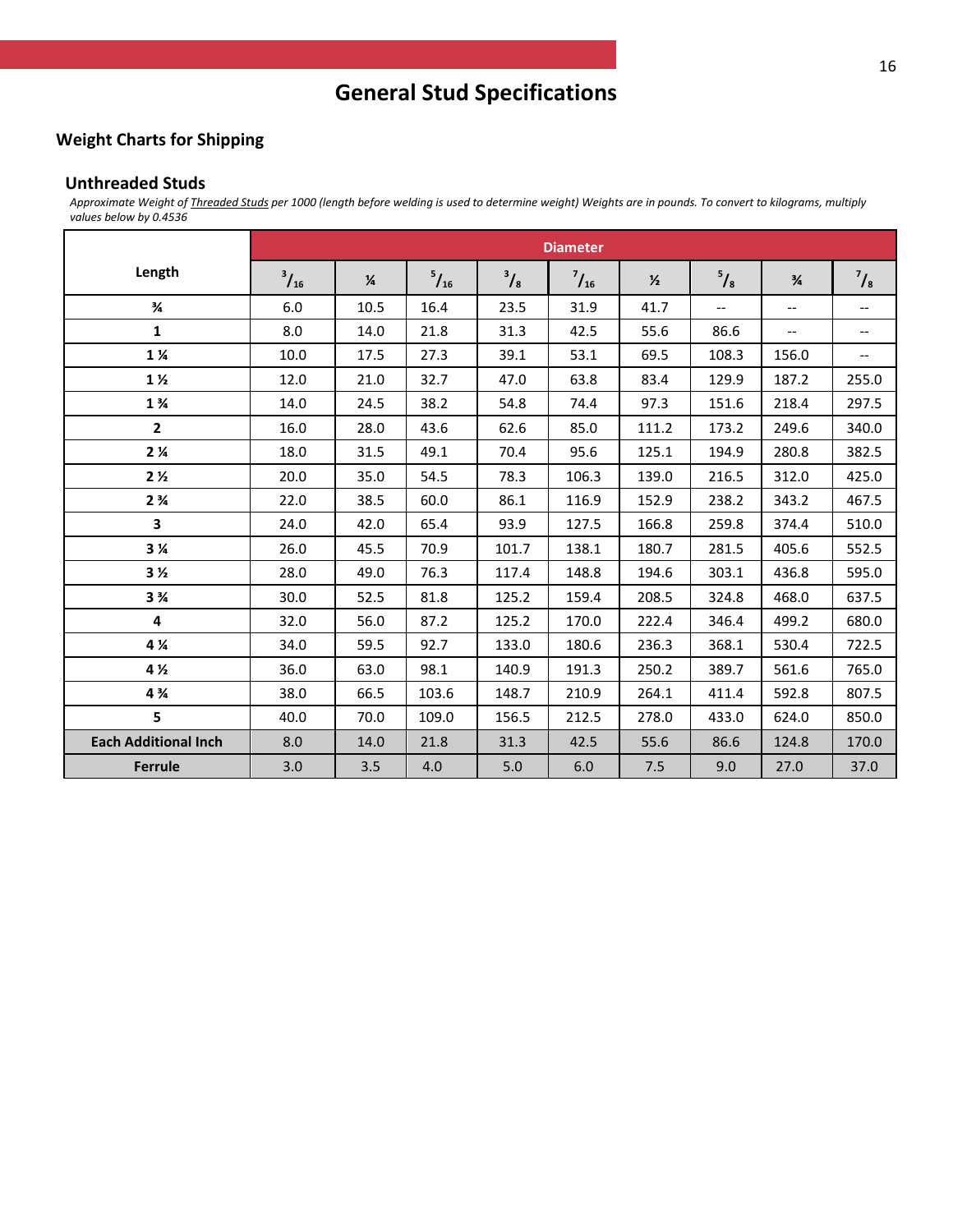### **Weight Charts for Shipping**

### **Shear Connectors**

*Approximate Weight of Threaded Studs per 1000 (length before welding is used to determine weight) Weights are in pounds. To convert to kilograms, multiply values below by 0.4536*

| S3L<br><b>Shear Connector</b> | <b>Small Shear Cartons</b> |                         |                            |                        |                             |  |  |  |
|-------------------------------|----------------------------|-------------------------|----------------------------|------------------------|-----------------------------|--|--|--|
| <b>Description</b>            | Weight Per Box, w/o Box    | <b>Quantity Per Box</b> | <b>Quantity Per Pallet</b> | Weight Per 1000 Pieces | <b>Net Weight of Pallet</b> |  |  |  |
| $3/4 \times 3^{3}/_{16}$      | 60.9                       | 130                     | 3,510                      | 468                    | 1,643                       |  |  |  |
| $3/4 \times 3^{3}/_{8}$       | 58.9                       | 120                     | 3,240                      | 488                    | 1,589                       |  |  |  |
| $3/4 \times 3^{7}/_{8}$       | 60.2                       | 110                     | 2,970                      | 548                    | 1,625                       |  |  |  |
| $3/4 \times 4^{3}/_{16}$      | 55.5                       | 95                      | 2,565                      | 585                    | 1,499                       |  |  |  |
| $3/4 x 4^{7}/8$               | 54.3                       | 80                      | 2,160                      | 678                    | 1,466                       |  |  |  |
| $3/4 \times 5^{3}/_{16}$      | 56.6                       | 80                      | 2,160                      | 708                    | 1,529                       |  |  |  |
| $3/4 \times 5^{3}/_{8}$       | 56.3                       | 75                      | 2,025                      | 750                    | 1,519                       |  |  |  |
| $3/4 \times 5^{7}/_{8}$       | 56.6                       | 70                      | 1,890                      | 794                    | 1,529                       |  |  |  |
| $3/4 \times 6^{3}/_{16}$      | 49.8                       | 60                      | 1,620                      | 825                    | 1,345                       |  |  |  |
| $3/4 \times 7^{3}/_{16}$      | 51.9                       | 55                      | 1,485                      | 946                    | 1,403                       |  |  |  |
| $3/4 \times 8^{3}/_{16}$      | 42.9                       | 40                      | 1,080                      | 1,067                  | 1,158                       |  |  |  |
| $7/8 \times 3^{11}/_{16}$     | 61.3                       | 85                      | 2,295                      | 726                    | 1,656                       |  |  |  |
| $7/8 \times 4^{3}/_{16}$      | 60.0                       | 75                      | 2,025                      | 811                    | 1,642                       |  |  |  |
| 7/8 x 5 $^{3}/_{16}$          | 58.2                       | 60                      | 1,620                      | 980                    | 1,584                       |  |  |  |
| 7/8 x 6 $^{3}/_{16}$          | 56.6                       | 50                      | 1,350                      | 1,153                  | 1,528                       |  |  |  |
| $7/8 \times 7^{3}/_{16}$      | 52.0                       | 40                      | 1,080                      | 1,320                  | 1,426                       |  |  |  |
| $7/8 \times 8^{3}/_{16}$      | 49.9                       | 35                      | 945                        | 1,473                  | 1,391                       |  |  |  |

### **Headed Anchors**

*Approximate Weight of Threaded Studs per 1000 (length before welding is used to determine weight) Weights are in pounds. To convert to kilograms, multiply values below by 0.4536*

| H4L                                         | <b>Small Shear Cartons</b>       |                     |                               |                                  |                                |  |  |
|---------------------------------------------|----------------------------------|---------------------|-------------------------------|----------------------------------|--------------------------------|--|--|
| <b>Headed Anchor</b><br><b>Description</b>  | <b>Weight Per Box</b><br>w/o Box | Quantity<br>Per Box | Quantity<br><b>Per Pallet</b> | <b>Weight Per</b><br>1000 Pieces | <b>Net Weight</b><br>of Pallet |  |  |
| $1/4 \times 2^{11}/_{16}$                   | 44.0                             | 1000                | 27,000                        | 44                               | 1,188                          |  |  |
| $1/4 \times 4^{1}/_{8}$                     | 36.0                             | 550                 | 14,850                        | 65                               | 965                            |  |  |
| $3/8 \times 4^{1}/_{8}$                     | 58.0                             | 375                 | 10,125                        | 155                              | 1,569                          |  |  |
| $3/8 \times 6^{1}/_{8}$                     | 29.7                             | 140                 | 3,780                         | 212                              | 802                            |  |  |
| $1/2 \times 2^{1}/8$                        | 67.0                             | 400                 | 10,800                        | 170                              | 1,836                          |  |  |
| $1/2 \times 3^{1}/_{8}$                     | 60.0                             | 275                 | 7,425                         | 226                              | 1,678                          |  |  |
| $1/2 \times 4^{1}/_{8}$                     | 50.0                             | 180                 | 4,860                         | 282                              | 1,370                          |  |  |
| $1/2 \times 5^{5}/_{16}$                    | 41.0                             | 120                 | 3,240                         | 341                              | 1,107                          |  |  |
| $1/2 \times 6^{1}/_{8}$                     | 40.1                             | 105                 | 2,835                         | 393                              | 1,114                          |  |  |
| $1/2 \times 8^{\frac{1}{2}}$ / <sub>8</sub> | 33.0                             | 65                  | 1,755                         | 504                              | 885                            |  |  |
| $5/8 \times 2^{11}/_{16}$                   | 61.0                             | 195                 | 5,265                         | 315                              | 1,658                          |  |  |
| $5/8 \times 4^{3}/_{16}$                    | 55.0                             | 125                 | 3,375                         | 450                              | 1,518                          |  |  |
| $5/8 \times 6^{9}/_{16}$                    | 45.0                             | 70                  | 1,890                         | 652                              | 1,232                          |  |  |
| $5/8 \times 8^{3}/_{16}$                    | 40.0                             | 50                  | 1,350                         | 793                              | 1,070                          |  |  |